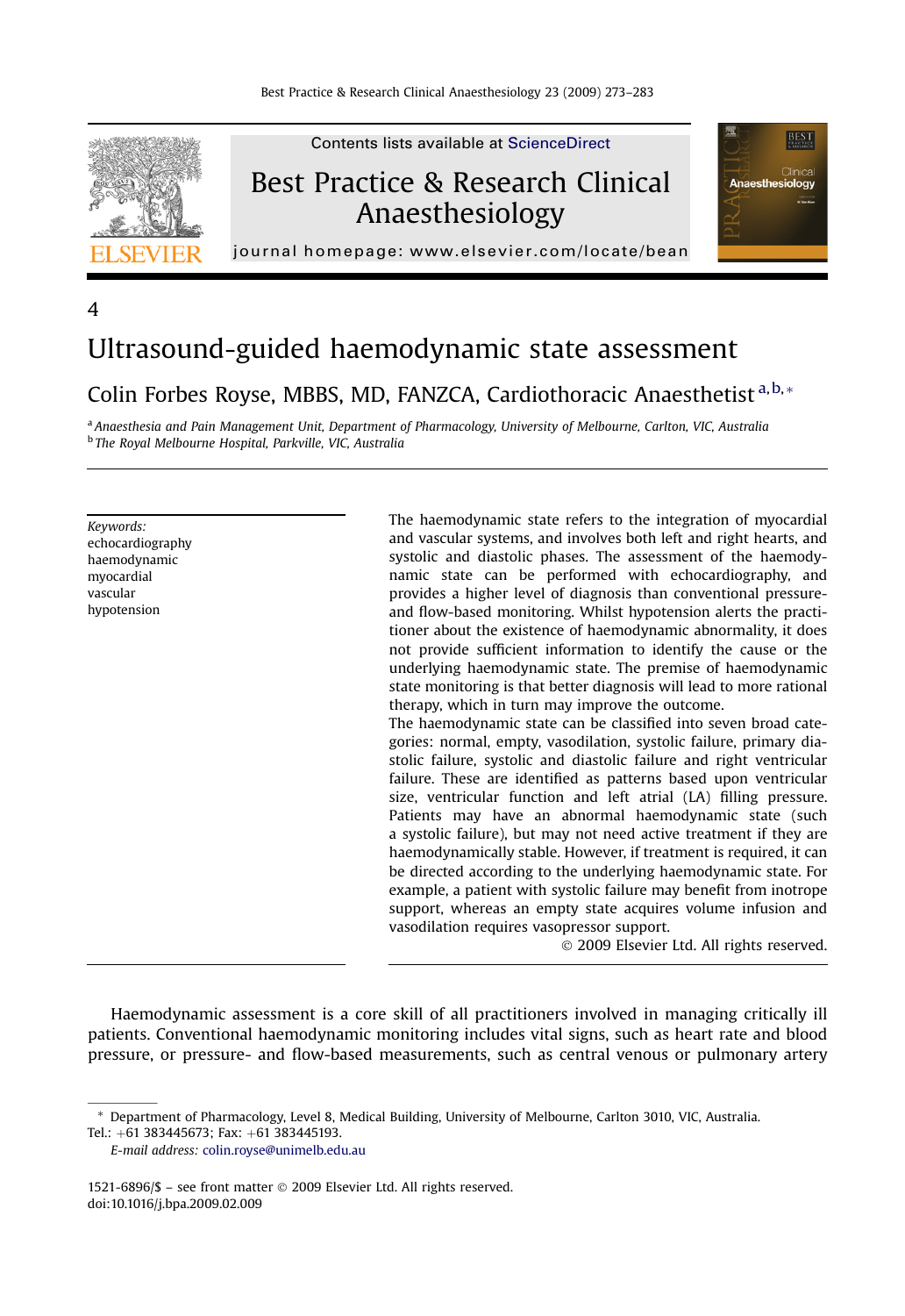pressure monitoring, and cardiac output. Whilst these are useful measurements to monitor the change in a patient's condition, they are not particularly effective in identifying what the underlying haemodynamic abnormality is.

The following example is illustrative: an elderly patient undergoing surgery for abdominal aortic aneurysm repair becomes profoundly hypotensive after induction of general anaesthesia. The heart rate is 80 beats per min, pulmonary capillary wedge pressure (PCWP) is 15 mmHg and cardiac index is 1.8 l min<sup>-1</sup> m<sup>-2</sup>. This conventional monitoring allows the clinician to identify the presence of a serious haemodynamic abnormality, but it is neither diagnostic of what the underlying haemodynamic state is, nor of the cause. In this example, the patient could have a dilated and poorly contracting heart, or a small and stiff left ventricle (LV) or even right ventricular failure.

Echocardiography has been used as a diagnostic monitor in critically ill patients who present hypotension, low cardiac output, pulmonary oedema or metabolic derangement such as increased acidosis. It has repeatedly been shown that in critically ill patients, the use of echocardiography leads to a change in diagnosis and change in haemodynamic management in 40–60% of the cases.[1–4](#page-10-0) This has traditionally been performed using trans-oesophageal echocardiography (TOE); however, if imaging is adequate, then the same information can be obtained using trans-thoracic echocardiography (TTE). Left ventricular volume and systolic function can be directly assessed using echocardiography, rather than being inferred from pressure and flow assessment.<sup>[5](#page-10-0)</sup> Echocardiography can also be used to identify the cause of haemodynamic assessment, such as valve pathology, or systolic wall motion abnormality that may be consistent with ischaemia or infarction.

The haemodynamic state is the integration of both myocardial and vascular systems, and involves both left and right hearts, and systolic and diastolic phases of the cardiac cycle. Abnormality in any of these parts of the cardiovascular system can lead to haemodynamic abnormality. Equally, the patient can have an abnormal haemodynamic state (e.g., severe systolic failure), but not suffer haemodynamic compromise. The use of cardiac ultrasound (whether trans-thoracic or trans-oesophageal) is quick and accurately categorises the underlying haemodynamic state.

The haemodynamic state can be broadly categorised into seven states (see [Table 1\)](#page-2-0):

- a. normal
- b. empty (hypovolaemia)
- c. primary diastolic failure (diastolic heart failure, or heart failure with normal ejection fraction (EF))
- d. primary systolic failure
- e. systolic and diastolic failure
- f. right ventricular failure
- g. vasodilation

## Practice tips

- Hypotension is a sign that there is an underlying haemodynamic problem.
- Hypotension does not define the cause of the problem.
- Rational treatment follows accurate diagnosis of the underlying haemodynamic state.

## Using echocardiography to determine haemodynamic state

There are four steps to determine the basic haemodynamic assessment:

- 1. Estimate volume
- 2. Estimate systolic function
- 3. Estimate filling pressure
- 4. Final assessment (putting it all together)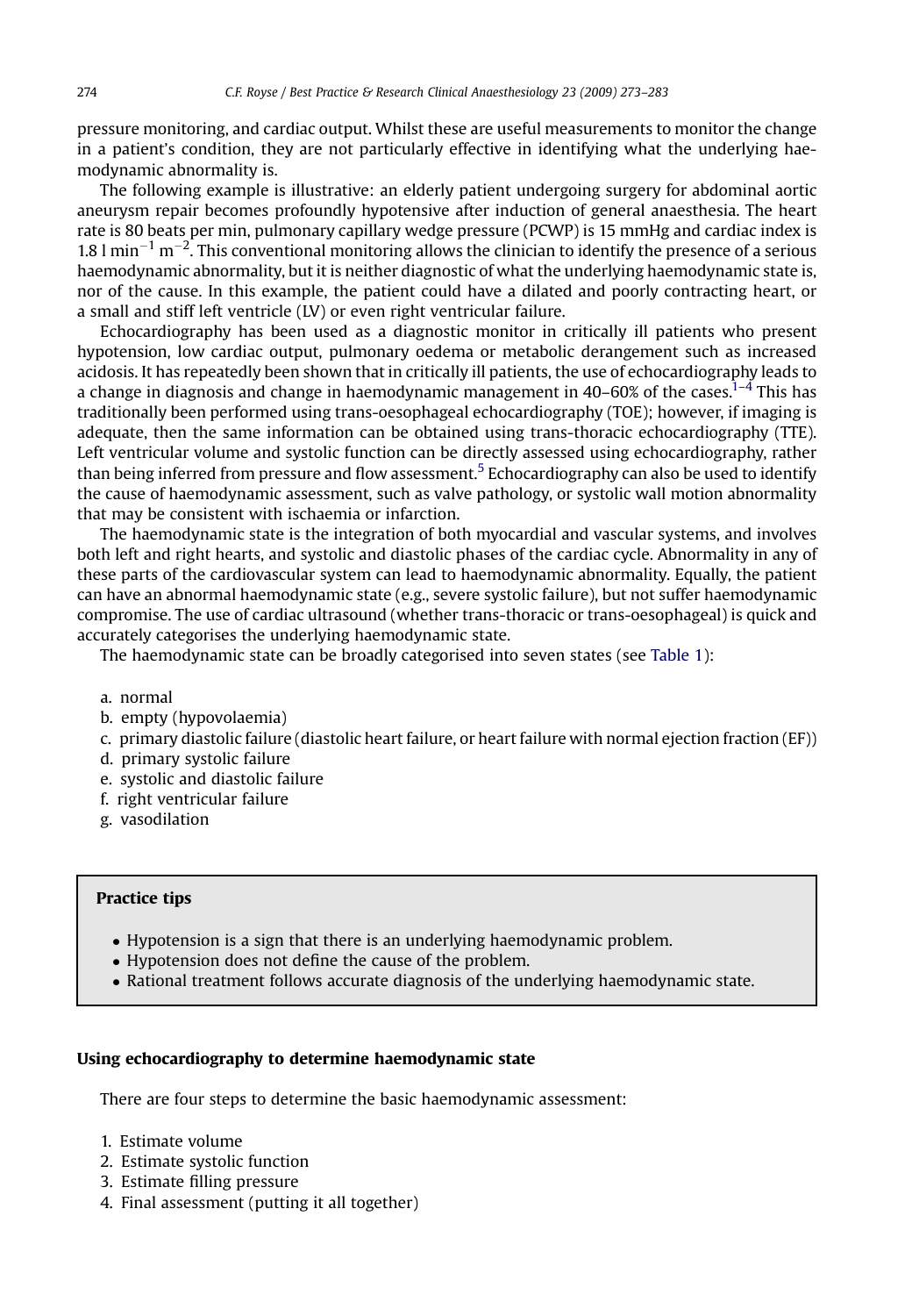#### <span id="page-2-0"></span>Table 1 Haemodynamic states and approaches to therapy.

| Haemodynamic State                | Characteristics                                                                                                                                                                                                 | Treatment approach                                                                                                                                                                                                                                                                                                                                  |  |  |
|-----------------------------------|-----------------------------------------------------------------------------------------------------------------------------------------------------------------------------------------------------------------|-----------------------------------------------------------------------------------------------------------------------------------------------------------------------------------------------------------------------------------------------------------------------------------------------------------------------------------------------------|--|--|
| Normal                            | Normal volume, function and left<br>atrial pressure. Normal vascular resistance                                                                                                                                 | None required                                                                                                                                                                                                                                                                                                                                       |  |  |
| Empty                             | Reduced ventricular volume but normal<br>function and low atrial pressure                                                                                                                                       | Infuse volume                                                                                                                                                                                                                                                                                                                                       |  |  |
| Primary diastolic<br>failure      | Small, stiff left ventricle with preserved<br>systolic function. High left atrial filling pressure                                                                                                              | Control heart rate, maintain preload,<br>treat concomitant vasodilation with<br>a vasopressor, consider low-dose inotropes<br>to support right ventricular function,<br>but avoid high- dose inotropes if possible.                                                                                                                                 |  |  |
| Primary systolic<br>failure       | Dilated and poorly contracting left ventricle.<br>Normal left atrial filling pressure                                                                                                                           | These patients are often quite stable under<br>anaesthesia, inotropes are appropriate if<br>global systolic performance is inadequate                                                                                                                                                                                                               |  |  |
| Systolic and diastolic<br>failure | Dilated and poorly contracting left ventricle,<br>but with high left atrial filling pressure.                                                                                                                   | The key principle is to improve systolic<br>function at a reduced preload, producing<br>an adequate cardiac output at a lower left<br>atrial pressure. Therapy includes inodilators,<br>reducing preloaded (e.g. diuretics),<br>increasing heart rate, and avoiding<br>therapies that may increase pressure<br>around the heart (such as high PEEP) |  |  |
| Vasodilation                      | (usually) well filled left ventricle with increased<br>ejection fraction and normal left atrial pressure                                                                                                        | vasoconstrictors                                                                                                                                                                                                                                                                                                                                    |  |  |
| Right ventricular<br>failure      | Dilated and poorly contracting right heart, with<br>raised left and right atrial filling pressure.<br>The dilated right heart compresses the left ventricle,<br>causing left ventricular diastolic dysfunction. | Treatment is similar to that for systolic<br>and diastolic failure; I inodilators that also<br>reduce pulmonary vascular resistance such<br>as dobutamine or milrinone may be<br>preferable. Consider nitric oxide in<br>refractory states.                                                                                                         |  |  |

## Step 1: estimate left ventricular end diastolic volume (Preload)

#### Categorise as hypovolaemic, normal or dilated

Prior to the introduction of echocardiography, the estimation of left ventricular volume was 'inferred' from measuring the right atrial or PCWP. As a general rule, the practitioner estimates that as the right atrial or PCWP increases, so does the end diastolic volume. What cannot be determined from invasive pressure monitoring, however, is the compliance of the LV. A PCWP of 18 mmHg could occur in the patient with a dilated LV and, equally, could occur in a patient with an under-filled LV he or she suffers from severe diastolic dysfunction. Echocardiography, however, can be used to directly estimate left ventricular volume and has been well validated against other methods of volume estimation. $6-10$ There are several methods to estimate volume:

a. M-mode echocardiography provides a one-dimensional estimation of preload. Traditionally, the cursor is directed through the base of the LV at the level of the mitral valve chordae. When using TTE, the M-mode is obtained from a parasternal long- or short-axis view, through the base of the LV. Left ventricular end diastolic dimension (LVEDD) is measured at the onset of the QRS on the electrocardiogram (ECG), but is preferably defined as the frame after the mitral valve closure or that frame in the cardiac cycle in which the cardiac dimension is largest. The range of 'normal values' will vary between centres and across populations, but a 'working range' of values for normal is 3.0–5.6 cm; however, this can vary depending on the study population. It is recommended to index the LVEDD to the patient's body surface area (BSA). The normal indexed range is 2.3–3.1 cm m<sup>-2</sup>. If the LVEDD exceeds 5.6 cm, then the ventricle is dilated, and if it is less than 3 cm,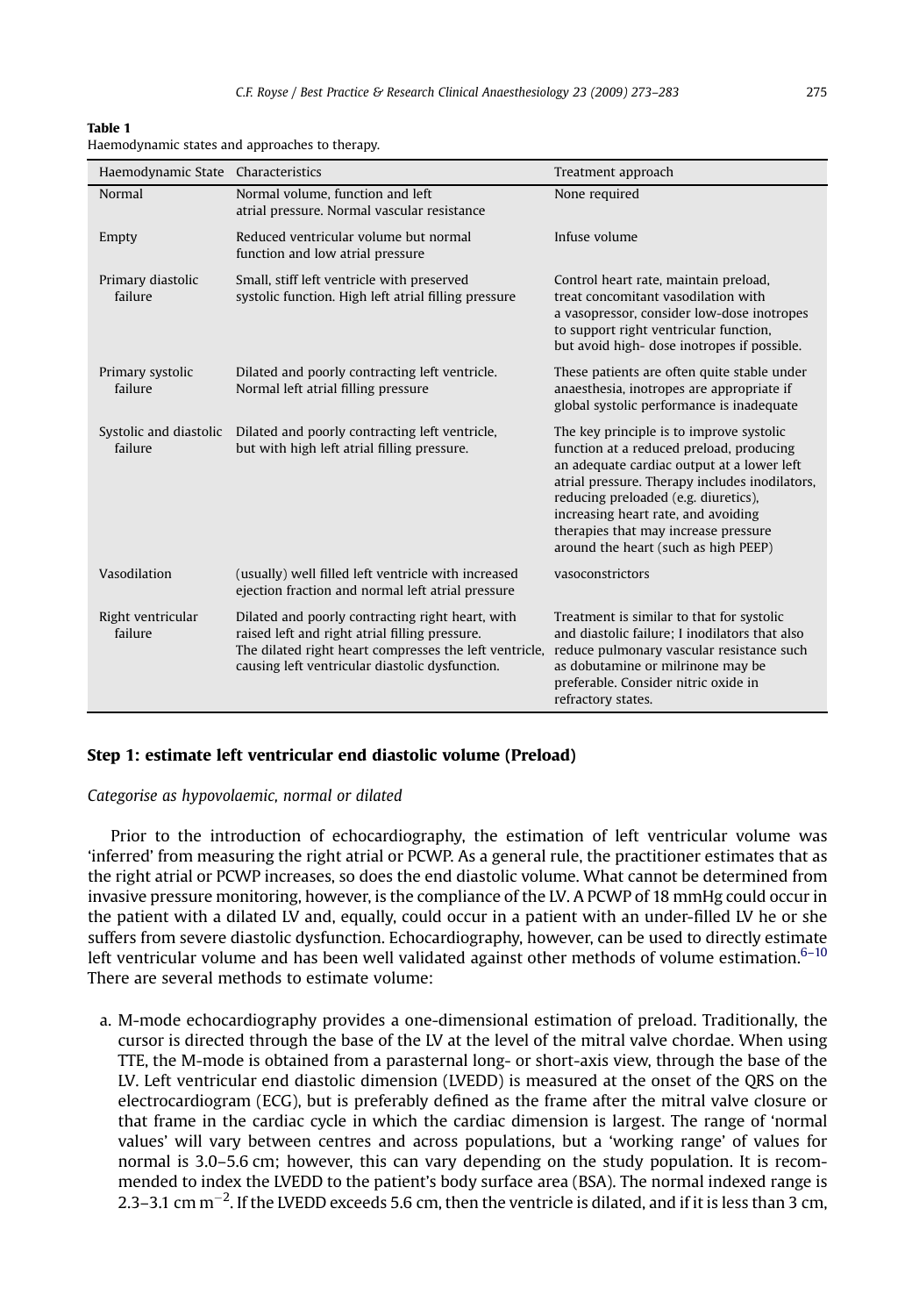it is hypovolaemic. There are several formulae for converting the single dimension into a volume, such as Teichholz formula, but this translation is not a practical help in determining the preload. Clearly, there will be errors induced in using a one-dimensional measurement when it used to determine a three-dimensional (3-D) structure. It is particularly important that one must beware of using this dimension when there is a significant wall motion abnormality at the base, as this will lead to over-estimation of preload.

b. Simpson's method: this calculation method is available on most echocardiography machines. It divides a 2-D image of the ventricle into a series of segments and then calculates a volume based on assumptions about the geometry of the ventricle. Whilst there is reasonable agreement between Simpson's method and other methods of volume assessment for TTE, there is much greater potential for error when using TOE because of the risk of foreshortening the LV in the mid-oesophageal views.

The 2-D imaging of the heart in the apical four chamber (Ap4ch) and apical two chamber (Ap2ch) views allows for the calculation of the LVEDV by using the area–length and Simpon's biplane method. The endocardial border is traced at end diastole and the ultrasound system automatically calculates the volume/s.

The normal LVEDV range is:

Men: 67–155 ml (indexed 35–75 ml m<sup>-2</sup>) Women: 56–104 ml (indexed 35–75 ml m $^{-2})$ 

c. In TOE, the filling and function 'thumbprint' is the left ventriclular transgastric mid-view: this view, otherwise known as the 'mid-papillary view', is familiar to most practitioners of TOE and is the view recommended for the serial assessment of preload. To measure the end diastolic area (EDA), the equivalent TTE view is parasternal short axis (Psax) at mid-LV level: this is where the papillary muscles are visualised.

To measure the EDA, trace around the blood-pool area, which means including tracing around the papillary muscles. This convention has grown in popularity following the introduction of automatic border detection systems. Royse et al.<sup>11</sup> described 'normal values' for left ventricular EDA in patients with normal EF, and contrasted this to patients with reduced EF. A normal value will depend on the size of the patient, that is, a small patient is likely to have a smaller EDA than a large patient; however, as a rule of thumb, the normal range is between 8 and 14 cm<sup>2</sup>. An LVEDA  $<$ 8 cm<sup>2</sup> is consistent with hypovolaemia, and  $>$  14 cm<sup>2</sup>, consistent with a dilated LV [\(Fig. 1\)](#page-4-0).

It is noteworthy that preload refers to the volume status of the ventricle and not to a filling pressure. The volume should be categorised based on an echocardiography examination irrespective of what the filling pressure might be.

## Estimate the right ventricular volume

The right ventricle (RV) is crescent shaped and appears to wrap around the LV. The estimates of volume are less quantifiable for the RV than they are for the left as it is not a regular geometric shape. For an assessment of the haemodynamic state, it is easiest to remember the rule of thumb: the RV should appear two-thirds the size of the LV. If the RV is the same size as the left, or larger, then it is dilated. In addition, the RV should appear to end before reaching the left ventricular apex. Another sign of right ventricular dilatation is when apical displacement of the RV is present such that it appears to end at the same point as the left ventricular apex [\(Figs 2 and 3\)](#page-4-0).

# Practice tips

- Categorise left ventricular volume as 'hypovolaemic', 'normal' or 'dilated'.
- Categorise right ventricular volume as 'normal' or 'dilated'.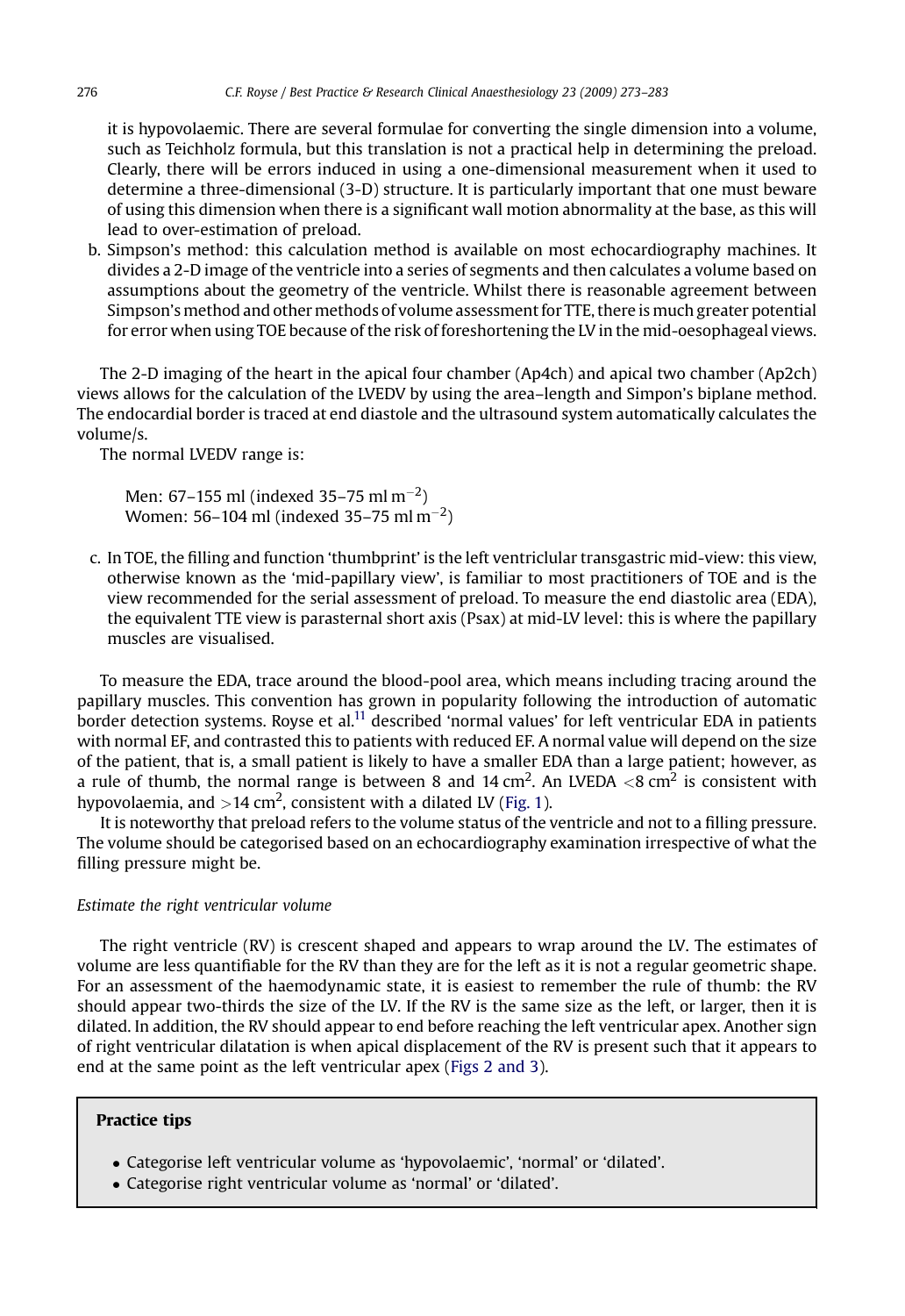<span id="page-4-0"></span>

Fig. 1. Left ventricular short axis view at the mid-papillary level showing a normal left ventricular end diastolic area (12.5 cm<sup>2</sup>) consistent with normal ventricular filling.

# Step 2: estimate ventricular function: categorise as 'increased', 'normal' or 'decreased'

Systolic function is measured by estimating EF. This can be performed by the visual estimation, or using quantification methods as described above. For M-mode measurements, fractional shortening (FS) is determined from the LVEDD and the left ventricular end systolic dimension (LVESD).

The equation for calculating the percentage of FS is:

 $FS(\% ) = (LVEDD - LVESD)/LVEDD \times 100$ 

When using 2-D measurements (fractional area change, FAC) or 3-D estimates (3-D echocardiography, or Simpson's rule), the value for FAC or EF is similar.



Fig. 2. M-Mode of the left ventricle showing normal end-diastolic dimension (4.64 cm) and increased fractional shortening (50%) consistent with increased ventricular function.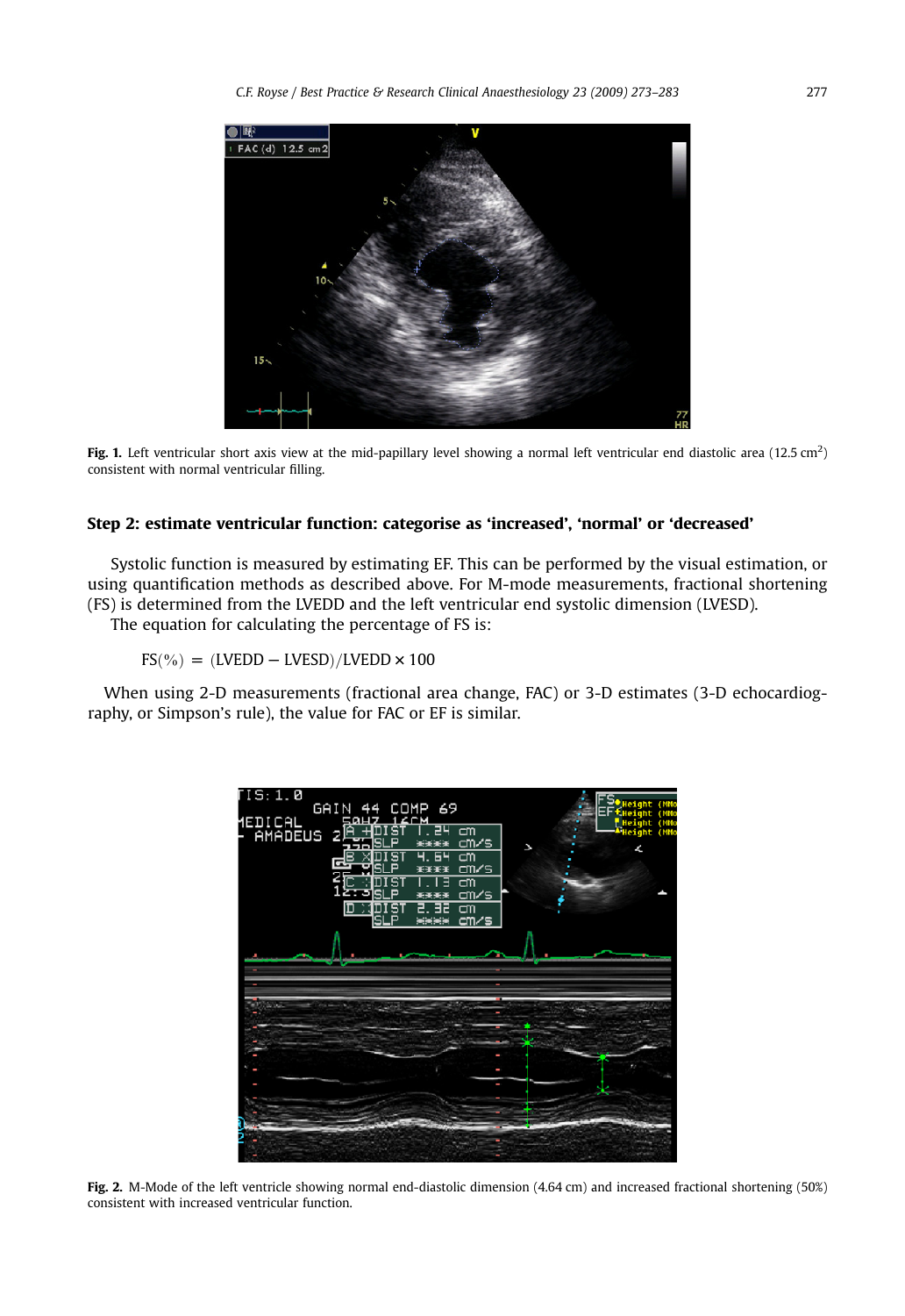

Fig. 3. M-Mode of the left ventricle showing a dilated left ventricle (6.57 cm) and reduced fractional shortening (15%) consistent with reduced systolic function.

 $FAC(\%) = (LVEDA - LVESA)/LVEDA$ 

 $EF(\% ) = (LVEDV - LVESV)/LVEDV$ 

# Practice tips

- Increased systolic function:  $FS > 44%$  or  $FAC/EF > 65%$
- Normal systolic function: FS 28–44% or FAC/EF 50–65%
- Decreased systolic function: FS <28% or FAC/EF <50%

#### Right ventricular function

The RV is crescent shaped, wraps around the LV and consequently cannot be entirely visualised in any single 2-D echo view. Although multiple methods for quantitative echocardiographic RV assessment have been described, in clinical practice, the assessment of RV structure and function remains mostly qualitative. The RV is sensitive to changes in afterload, and alterations in RV size and function are indicators of increased pulmonary vascular resistance and load transmitted from the left-sided chambers. RV size and wall thickness are essential assessments when evaluating RV function.

## Practice tip

Categorise right ventricular function as 'normal' or 'reduced'.

## Step 3: estimate LA filling pressure: categorise as 'low', 'normal' or 'high'

When evaluating the basic haemodynamic state, itisimportant to categorise LAP into 'high' or 'normal'. It is of some additional use to determine when the LAP might be 'low', as this can help identify an empty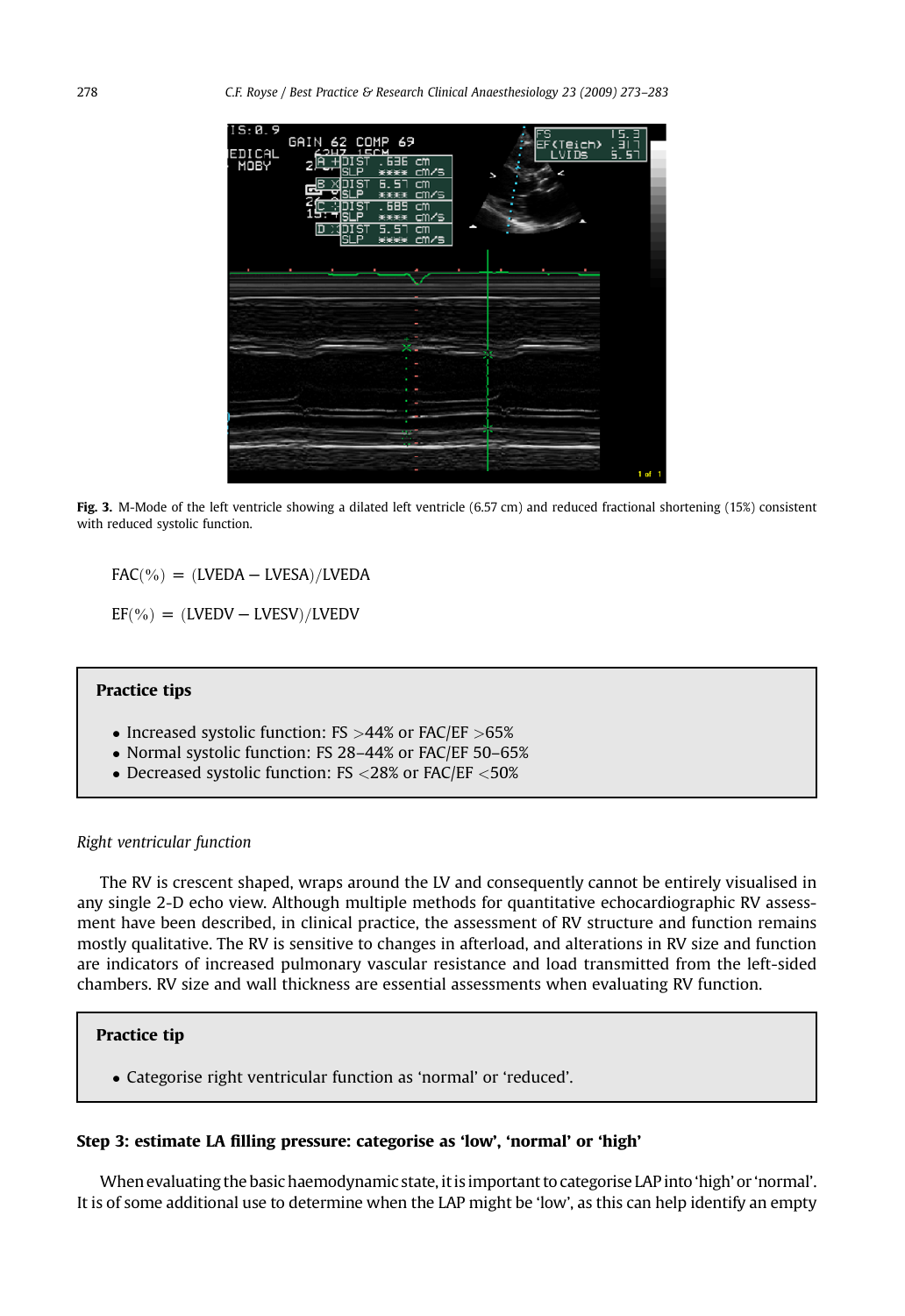state. There are many ways to estimate the LAP with echocardiography, but none of them are particularly accurate in determining the 'raw' pressure and will always be less accurate than invasive pressure monitoring. The definition of the 'high' LAP state is somewhat arbitrary and based on the years of experience with invasive pressure monitoring, such as with the use of a pulmonary artery catheter. It is probably reasonable, however, to define a 'high' LAP state as exceeding 15 mmHg. The following methods are examples of estimating LAP state, and are arranged in the order of this author's personal preference.

a. The shape and movement of the interatrial septum. The normal direction of the interatrial septum moves from left to right for most of the cardiac cycle. During mid-systole, however, there is transient reversal so that it bows from right to left. As the LAP rises, this directional change is reduced, and in the elevated LAP state, the interatrial septum remains bowed from left to right throughout the cardiac cycle. These changes are accentuated by ventilation such that there is increased movement of the interatrial septum with ventilation. The transition between normal and high pressure is quite easily seen when the septum does not move during inhalation, but is seen to move right to left with exhalation (if the patient is mechanically ventilated.<sup>12</sup> The interatrial septum remaining fixed left to right with ventilation indicates raised LAP. When the atrium is empty, the movement of the interatrial septum is increased such that there is marked movement in both directions through the cardiac cycle. The interatrial septum may appear concertinaed or buckled upon itself, and this shape reflects a low LAP state.<sup>[13](#page-10-0)</sup> The best analogy to help one conceptualise the movement is to think of the left atrium as a water-filled balloon. When the balloon is full of water and the pressure is high, the balloon is circular in shape and if one is to cut a slice across the balloon, it would appear as a semi-circle going outwards. This is analogous to the 'fixed curvature' (FC) seen in the high LAP state. If a little water is let out, a tap on the edge with the hand would move the wall inwards briefly before it springs out, which is analogous to the 'systolic reversal' (SR) seen with normal LAP. Finally, if the balloon is relatively empty, the walls of the balloon would be concertinaed or would shrink down and appear to overlap and a small tap of the hand will produce excessive motion. This is analogous to the 'systolic buckling' (SB) pattern of the interatrial septum and is illustrated in Table 2 below.

Royse et al.<sup>13</sup> categorised these three states and investigated how they change with increasing or decreasing the LAP. In a study performed in patients undergoing cardiopulmonary bypass, the shape and movement of the interatrial septum was observed whilst draining blood out and then re-infusing it

#### **Atrial Filling Pressure** (Interatrial septum motion) **Low Pressure Normal Pressure High Pressure** П П П Septum entum Systole Diastole Diastole Diastole Systole Systole **Systolic buckling Systolic reversal Fixed curvature**

# Table 2



Estimation of left atrial pressure.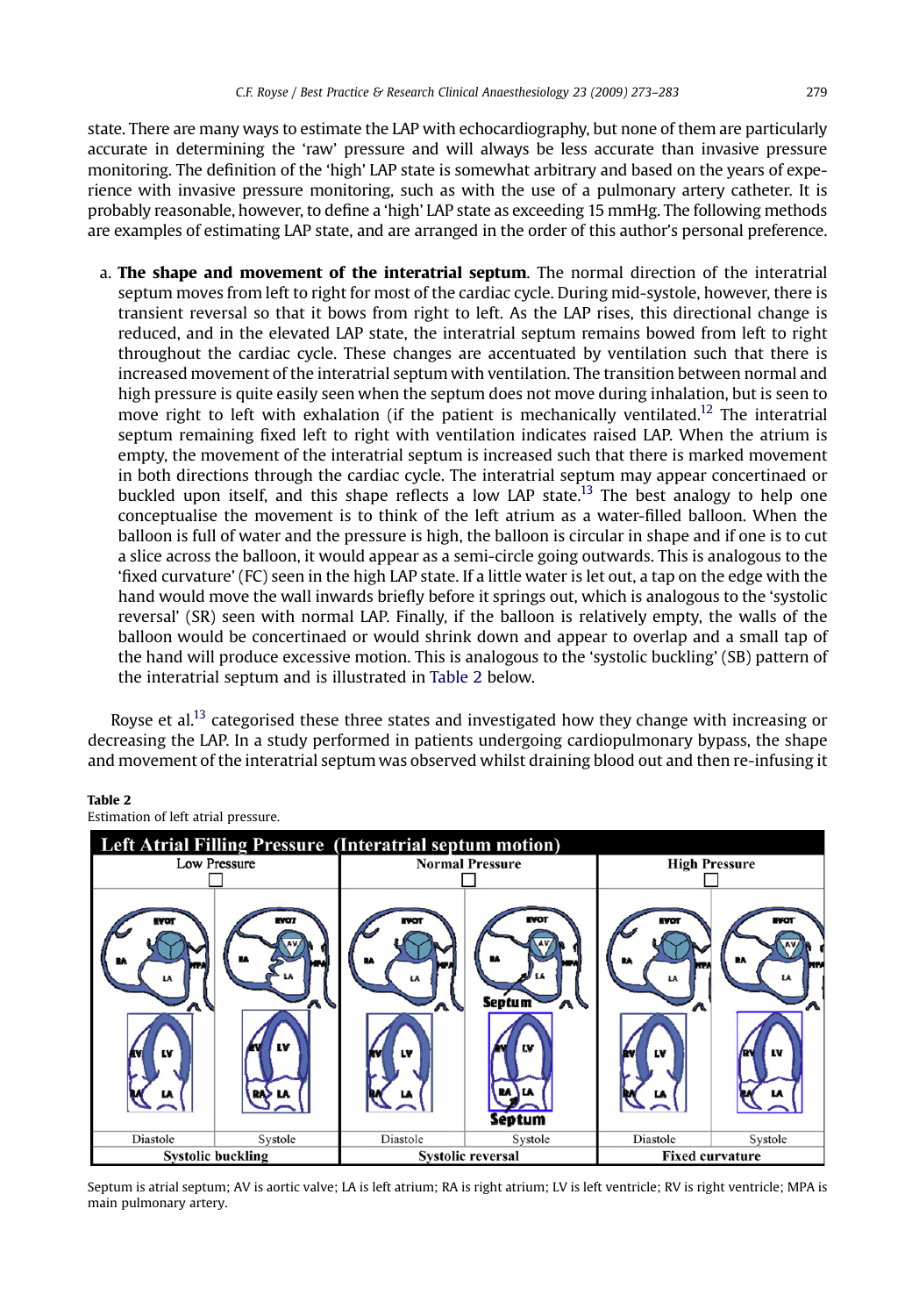through the aortic cannula. They identified that the direction of change is proportional to the LAP state; that is, as volume is decreased, the direction changes towards the lower LAP state, and as volume is infused, the LAP state changes to a higher state. The actual PCWP is less well defined by categorical measurement such as interatrial septal movement. As one would expect, there is a range of PCWPs for each category, but, in general terms, the trend in PCWP is in the same direction as the change in the interatrial septal pattern.

## LA size

Increased LA size is associated with adverse cardiovascular outcomes. The increase is commonly related to increased wall tension and secondary to increased filling pressure. The size of the LA can be estimated visually using 2-D echo and is seen in all the standard imaging planes. The M-mode linear dimensions can be obtained from the parasternal long axis view. Although a large LA can occur with normal LAP, it is more commonly associated with high LAP.

## Practice tips

The normal American Society of Echocardiography (ASE) values for LA size measured by M-mode are:

3.0–4.0 cm (men) 2.7–3.8 cm (women) or indexed for BSA as: 1.5–2.3 cm m<sup>-2</sup> (men) 1.5–2.3 cm m<sup>-2</sup> (women)

## Doppler methods of LAP estimation

Several methods using the various Doppler measurements have been validated for estimating LAP. The problem with all these measurements is a relatively high frequency of false negatives. If the Doppler estimate is indicative of a true high LAP, then it has a relatively low false positive risk; however, many patients will have normal Doppler profiles with raised LAP.

- a. Pulmonary Vein Doppler<sup>14</sup>: the normal profile is for systolic predominance of flow in the pulmonary veins. Diastolic predominance is indicative of raised LAP, as is a pulmonary vein 'a' wave velocity  $>\!\!35$  cm s $^{-1}\!\!$ .
- b. Difference in the duration of mitral and pulmonary vein 'a' wave<sup>15</sup>: normally, the pulmonary vein 'a' wave is shorter than the transmitral 'a' wave. If the pulmonary wave is larger than the mitral wave, then this is indicative of raised LAP.
- c. Peak mitral E velocity/annular tissue Doppler E velocity (E/E' ratio).<sup>16</sup>

An  $E/E'$  ratio of  $>15$  in awake patients is consistent with raised LAP. This has not yet been validated in anaesthetised or ventilated patients.

d. Estimation of right atrial pressure (RAP) as a surrogate for LAP.

As a general principle, if the RAP is elevated, so also will the LAP. A raised RAP can be used in the haemodynamic state assessment concept discussed in this article. TTE has been used for the estimation of RAP for a long time as it is well validated. It may be easier to estimate RAP than LAP using TTE. A 2-D echocardiography is used in estimating the RAP by observing the size and contraction of the inferior vena cava (IVC) during inspiration. This response is a reflection of right-sided haemodynamics. The IVC is imaged from the subcostal acoustic window. An increase in venous return to the right heart occurs during inspiration, resulting in a decreased pressure in the IVC. This results in a decrease in blood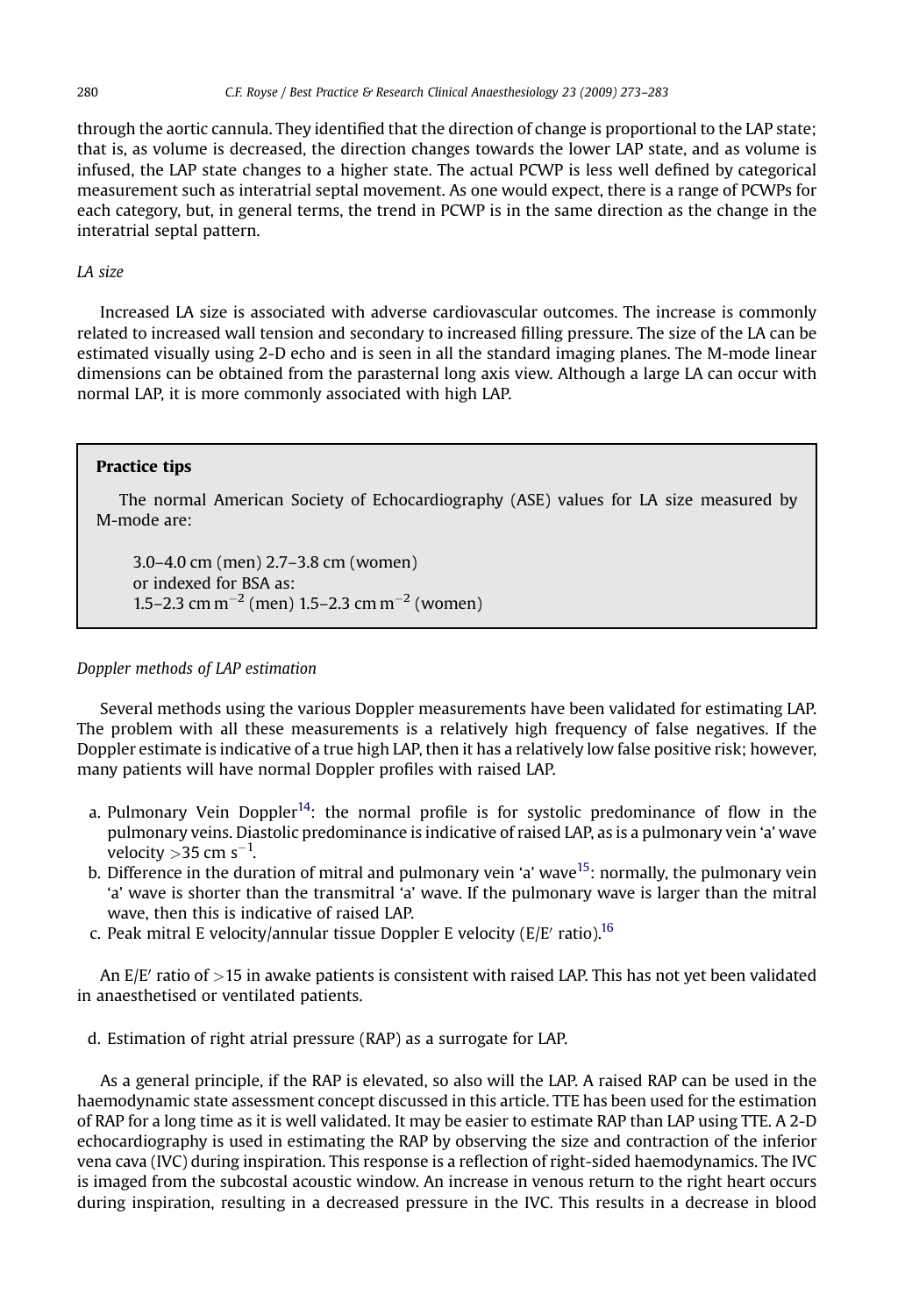volume and intraluminal pressure and the collapse (or reduction) in IVC diameter. The reverse occurs during expiration. With increasing filling pressure in the right heart, this flow is impeded, resulting in diminished or absent collapse of the IVC. Increased vessel and hepatic vein size may result; therefore, both the IVC diameter and the degree of inspiratory collapse are noted and used to estimate RAP. Brief sudden inspiration such as sniffing aids in accentuating the inspiration affect. A summary is shown in Table 3.

# Step 4: final assessment

The key difference between echocardiography and invasive pressure monitoring, when used to diagnose haemodynamic state, is that echocardiography allows direct assessment of volume, systolic function, and also filling pressure. This combination of knowledge allows us to estimate preload, ventricular function and, importantly, to estimate ventricular compliance. Only when we can estimate compliance and volume together can we differentiate diastolic heart failure from other haemodynamic states.

[Table 4](#page-9-0) is a summary guide to interpretation, but the process is quite simple. For example, if preload, function and filling pressure, all are normal, then we have defined the first haemodynamic state, that is, 'normal'.

- a. Normal haemodynamic state characterised by normal LVEDA, normal EF estimate and normal LAP.
- b. **Empty (hypovolaemic)** characterised by reduced LVEDA, normal or increased EF estimate and low LAP.
- c. Primary diastolic failure the ventricle will appear hypovolaemic (reduced LVEDA), have normal EF estimate but high LAP. This haemodynamic state is very difficult to appreciate because it looks normal. It is 'a conceptual leap' to believe that the normal-looking ventricle constitutes heart failure. The key to identifying the state is to see a normal-looking ventricle operating at a high filling pressure state.
- d. Primary systolic failure characterised by increased LVEDA (dilated ventricle), reduced EF estimate and normal LAP. Essentially, the compliance of this ventricle is normal or increased. It is important to differentiate between dilated cardiomyopathy that is associated with normal versus increased filling pressure because the haemodynamic performance may be quite different.
- e. Systolic and diastolic failure in this haemodynamic state, the LVEDA is increased, the EF reduced and the LAP increased. These patients may represent the worst end of the heart failure spectrum and may be associated with right ventricular failure as well. The diastolic failure is evident because of the raised filling pressure.
- f. Right ventricular failure characterised by a dilated RV, with reduced inward excursion and an elevated LAP state. Although isolated right ventricular failure can occur, it is frequently associated with LV failure as well. The RV will compress the LV, causing left ventricular diastolic dysfunction (and the raised LAP state).

# Summary: how can diagnosis of the haemodynamic state influence management?

The evaluation that has been outlined above allows the practitioner to determine the broad categories of haemodynamic abnormality. The treatment of these conditions can be very different, even though the signs and symptoms presenting to the practitioner appear the same. Although the management of systolic failure appears straightforward presently, the management of diastolic failure

| $IVC$ size $(cm)$             | Inspiration affect | Estimated mean RAP (mmHg) |
|-------------------------------|--------------------|---------------------------|
| Small $< 1.5$                 | collapse           | $0 - 5$                   |
| Normal 1.5-2.5                | $\downarrow$ > 50% | $5 - 10$                  |
| Normal 1.5-2.5                | $\downarrow$ < 50% | $10 - 15$                 |
| Dilated > 2.5                 | $\downarrow$ < 50% | $15 - 20$                 |
| Dilated IVC and Hepatic veins | no collapse        | >20                       |

Table 3

Estimating RAP from IVC size and effect with inspiration.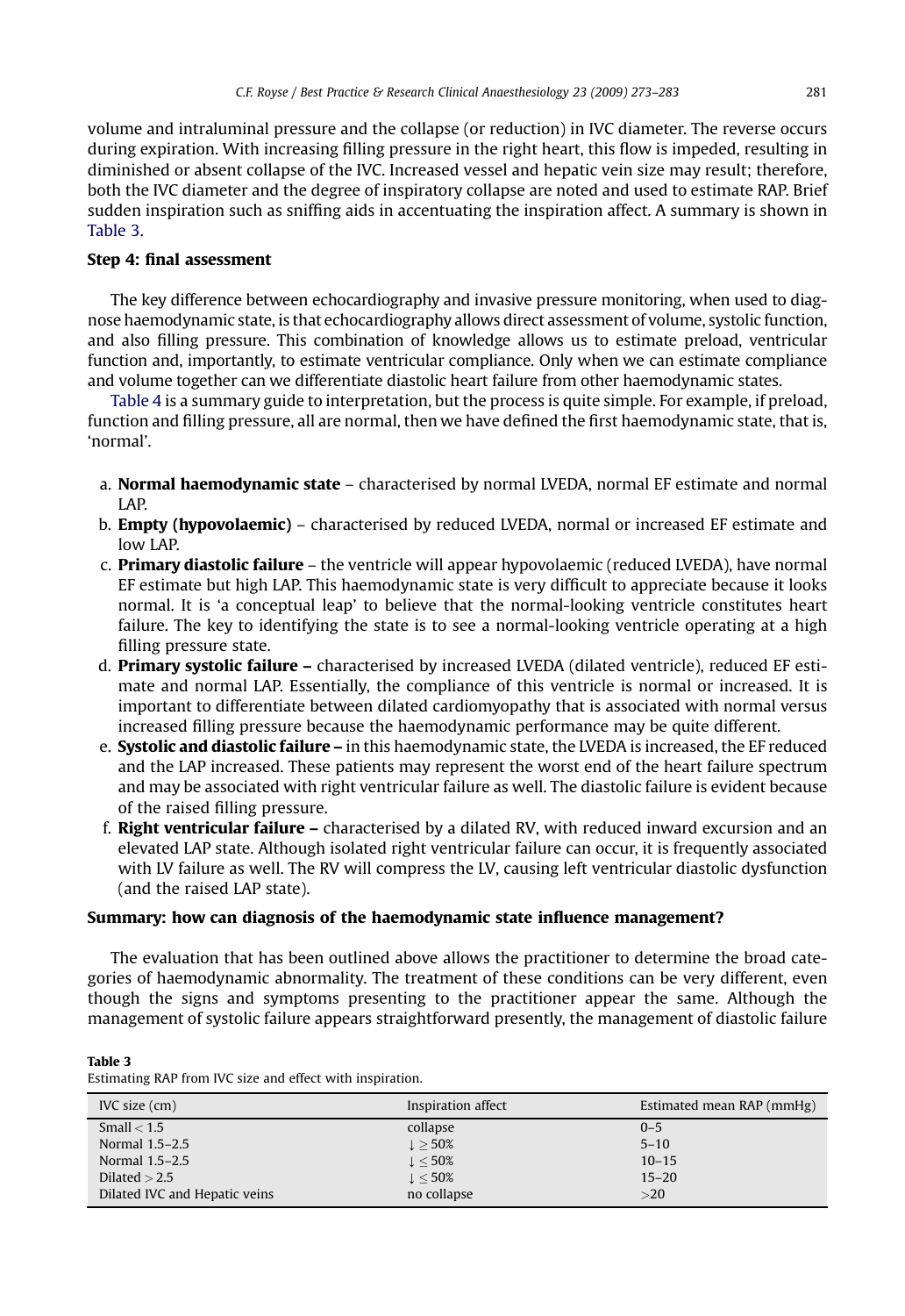| Haemodynamic state |        |       |              |                     |                              |                                 |                           |  |  |  |
|--------------------|--------|-------|--------------|---------------------|------------------------------|---------------------------------|---------------------------|--|--|--|
|                    | Normal | Empty | Vasodilation | Systolic<br>failure | Primary<br>diastolic failure | Systolic & Diastolic<br>failure | <b>RV</b><br>failure      |  |  |  |
| Volume             | N      |       | N            |                     | $N/\blacktriangledown$       |                                 | $RV$ $\triangle$          |  |  |  |
| Systolic function  | N      | N/A   |              |                     | N                            |                                 | $RV$ $\blacktriangledown$ |  |  |  |
| Filling pressure   | N      |       | N            | N                   |                              |                                 |                           |  |  |  |

<span id="page-9-0"></span>Table 4 Summary of haemodynamic state assessment.

N is normal; arrows indicate increased or decreased.

is very different. For example, the use of an inodilator such as dobutamine or milrinone is reasonably standard therapy for patients with dilated cardiomyopathy. It appears logical that increasing systolic function facilitating ejection simultaneously will improve global myocardial performance. The primary limitation in diastolic heart failure, however, is that stroke volume is reduced because of reduced preload rather than because of poor systolic function. The use of an inodilator may reduce preload even further because of tachycardia (reduced filling time) and increased EF. The aim of this article is not to outline detailed therapeutic options, but rather to highlight that accurate diagnosis will lead to logical choice of therapy. The exact choice of what type of volume to infuse, or what inotrope combination is best for each condition, is largely a matter of experience and familiarity. Broad categories of the therapy for each of the haemodynamic states are described in [Table 1.](#page-2-0)

#### Research agenda

There is little doubt that haemodynamic state assessment can be identified using echocardiography, either with TTE or TOE. The main areas of research required are identification of whether haemodynamic state assessment alters patient management and, ultimately, whether this improves the outcome. There is also the question of training novices to perform limited echocardiography and haemodynamic state assessment. Training is covered in greater detail elsewhere in literature; however, Royse et al<sup>17</sup>, compared the accuracy of novice assessment of the haemodynamic state with that of an expert echocardiographer. The learning period was very brief, such that after 10 supervised studies, and a further 10 unsupervised studies, the information required for haemodynamic state assessment could be attained reliably by the novice, whereas a further 20 studies were required for good agreement on more complex measurements such as cardiac output.

## Conclusion

Haemodynamic state assessment is a higher order of diagnosis than conventional measurement of blood pressure, heart rate and chamber filling pressures. The haemodynamic state represents the combination of ventricular and vascular systems, involves left and right hearts and systolic and diastolic phases of the cardiac cycle. Although clinical signs such as hypotension alert the practitioner about the existence of haemodynamic abnormality, they does not provide sufficient diagnostic information to determine what the haemodynamic state is, or the cause of it. We treat the haemodynamic state rather than simply treating the vital sign. The premise of haemodynamic state monitoring is that better treatment will lead to more rational therapy, and that might in turn improve outcome.

There are four simple steps to perform:

- 1. assess ventricular size categorise as hypovolaemic, normal or dilated;
- 2. assess ventricular function categorise as increased, normal or decreased;
- 3. estimate LA filling pressure categorise as low, normal or high and
- 4. integrate these findings to determine the haemodynamic state.